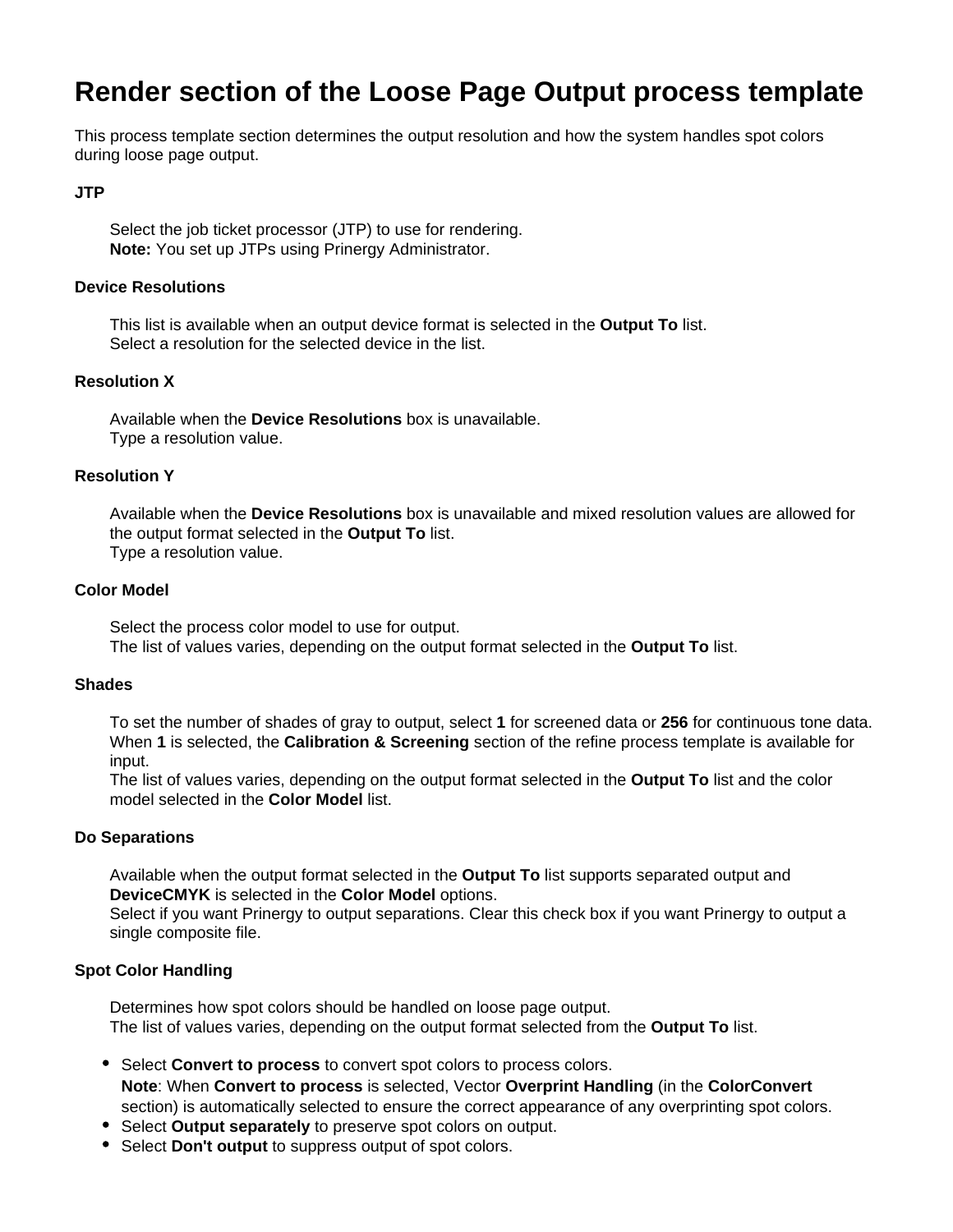## **Always Use Color Combiner to Convert Spots**

This check box is available when **Output Separations Handling** is set to **Convert separations to process**.

If the input files contain overprinted spot colors, the Color Combiner, which is a plug-in to the renderer, will combine the layers and output the overprinted colors correctly.

When this check box is cleared, the renderer handles the conversion of spot colors to process colors if the following conditions exist:

- Input files are composite.
- All spot colors are set to opaque in the color database. (If a spot color is not in the color database, opaque is assumed.)

If the above conditions are not met, the Color Combiner will be used, even if the **Always Use Color Combiner to Convert Spots** check box is cleared.

It is recommended to always select this check box.

This check box appears in both the **Render** section and the **ColorConvert** section. Changing it in one place changes it in the other. See [About Color Combiner.](https://workflowhelp.kodak.com/display/PRIN81/About+Color+Combiner)

## **Dielines Overprint Other Content**

This check box is cleared and unavailable if the **Do Separations** check box is cleared and unavailable. Select this check box to specify whether die lines overprint other content. Clear this check box if you do not want die lines to overprint other content.

The **Dielines Overprint Other Content** check box is available for the following outputs:

- DCS Raster
- Kodak Approval TIFF
- LQS TIFF
- VPS
- Windows Bitmap

**Note**: You must load the color library that contains your Dieline color definition in both the Refine and Output Process templates.

#### **Anti-Aliasing**

Select this check box to enable anti-aliasing, and then in the **at Ratio** list, specify a ratio for anti-aliasing. Anti-aliasing is a technique of improving the appearance of output by minimizing the "stair step" effect on rasterized output. It does so by rendering to a higher resolution than the intended output, and then downsampling to the intended output. This generates "averaged" pixels which softens the "stair step" effect on low-resolution output. The ratio value for anti-aliasing refers to the factor used to determine the intermediate resolution. A higher ratio results in higher quality, but can have an effect on output speed. For example, if the output is a 300 DPI 8-bit TIFF, and the anti-alias ratio is 4, Prinergy will render an intermediate output at 1200 DPI (4 x 300 DPI), and then downsample to the user-requested 300 DPI. Antialiasing is only available for 8-bit (256 shade) output.

#### **Fail if font problems detected**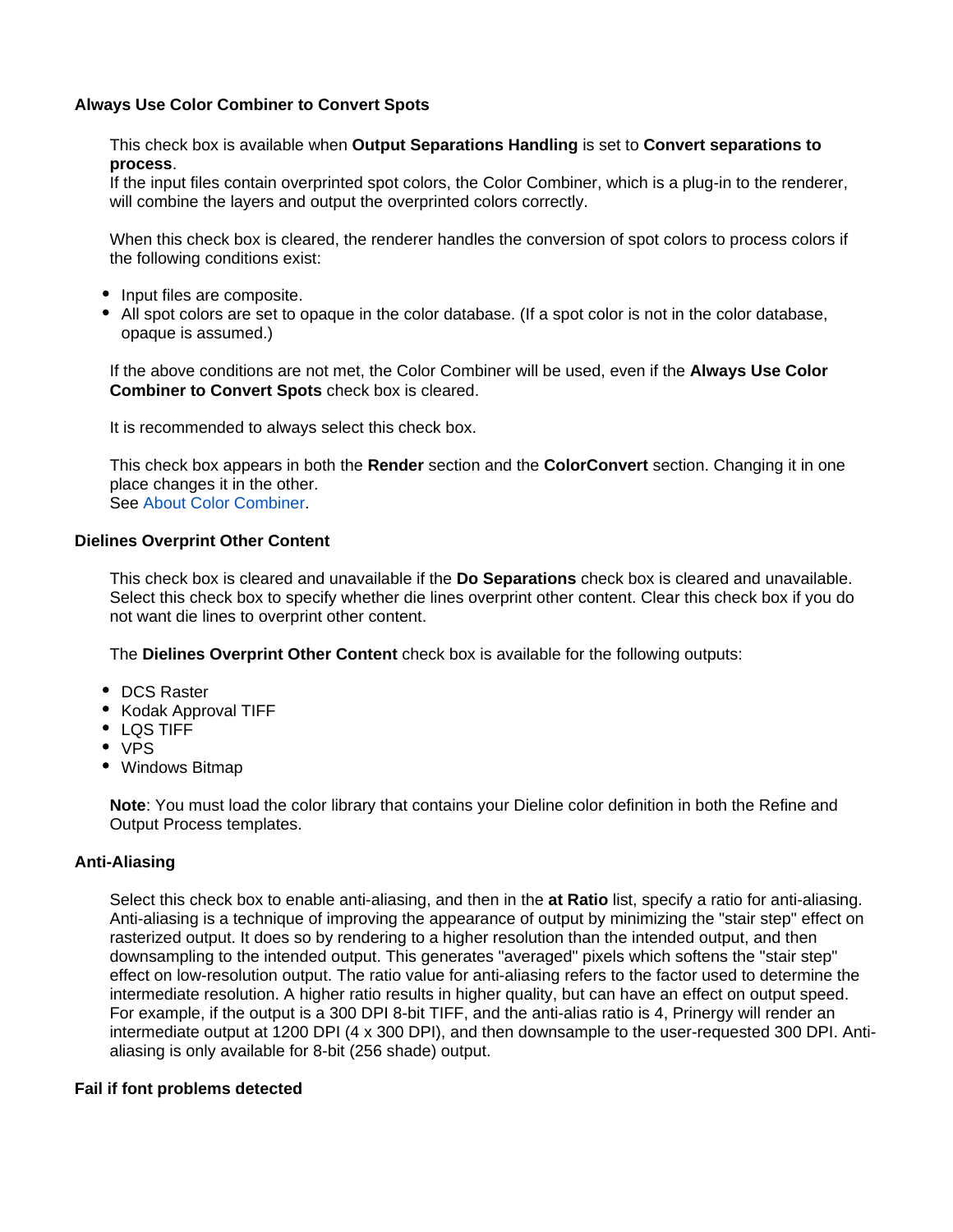Select this check box to fail the output process if a file has missing fonts. **Note:** This feature is not available for vector outputs (PDF, PS2, PS3, EPS, DCS Vector, PDF/X-1a, PDF /X-3, CT/LW, and DELTA).

## **Ignore Embedded Fonts in Marks Files**

Select this check box if you want Prinergy to ignore embedded fonts in a marks file and to look for the fonts in the system fonts folder.

**Important:** You must install the fonts in %ServerName%\%AraxiHome%\AdobeExtreme\bin\fonts, or the output will fail.

## **Convert Text to Paths**

This check box converts fonts to outlines before a file is RIPed.

This option was added in Prinergy 3.0 when the CPSI 3016 RIP was included with Prinergy. This option helped situations where the 3016 RIP failed to process the fonts on certain jobs. This option has limited usefulness now, but is included as a potential workaround in rare cases where fonts are not rendered correctly by the RIP. It is not recommended that you enable this on on a permanent basis. When using this option for specific jobs, it is recommended that you ensure that both proofs and plates are output with this option.

Note that when you select the **Convert Text to Paths** check box, you will have text appear fatter on lowresolution proof output. You can overcome this appearance problem by either:

- Rendering to a higher resolution, if rendering to 1-bit output, such as Virtual Proofing System
- Using anti-aliasing, if rendering to contone output **Note:** This check box is only available for raster output formats (. VPS, . TIFF, and so on).

## **Overlay Versioned Content**

This box applies to Layered PDF Versioning. For information about it, see the [Versioning](https://workflowhelp.kodak.com/display/PRIN81/Versioning) chapter in this guide.

## **Versioning Proof Mapping Color**

This box applies to Layered PDF Versioning. For information about it, see the [Versioning](https://workflowhelp.kodak.com/display/PRIN81/Versioning) chapter in this guide.

#### **Restrict output of layers/versions with errors**

This check box applies to Layered PDF Versioning. Select this check box to print the selected layers /versions but not the error layers/versions. For information, see the [Versioning](https://workflowhelp.kodak.com/display/PRIN81/Versioning) chapter in this guide.

#### **Print LPV-generated X marks on output**

This check box applies to Layered PDF Versioning. If a version with error is selected for output, and you select this check box, then a red X will be printed on the version output using the spot color or converted to CMYK as defined in the process template. If you selected **Restrict output of layers/versions with errors** check box, this check box is unavailable. For information, see the [Versioning](https://workflowhelp.kodak.com/display/PRIN81/Versioning) chapter in this guide.

#### **Complex job mode (use with caution)**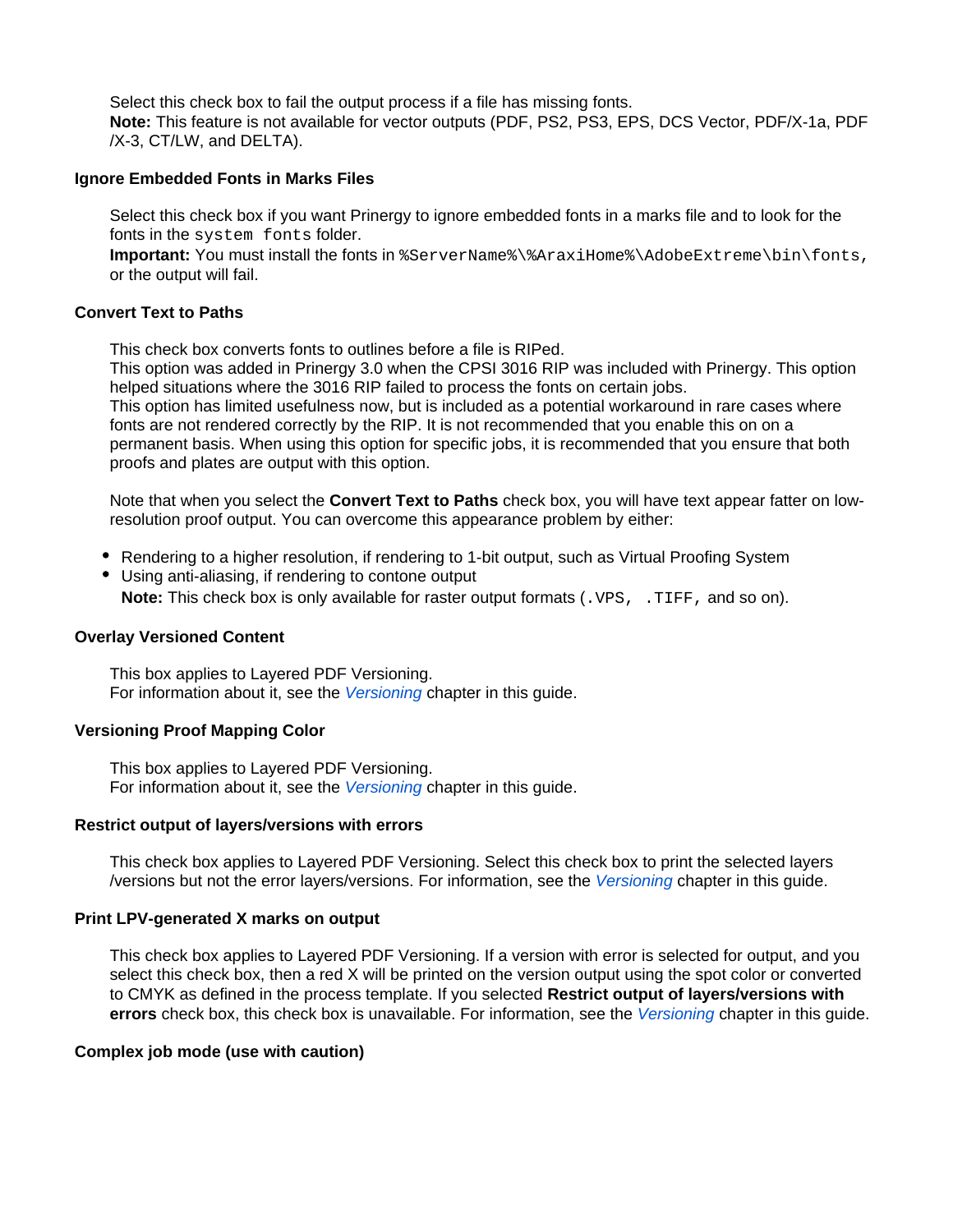Select this check box to process complex jobs that would otherwise fail during the RIP process, such as map jobs or PDF files with very high resolution bitmaps. This option should not be used for normal jobs that can be RIPed successfully without it, because RIPing with this option may take longer to process. RIPing complex jobs with this option may take many hours to process although the jobs will succeed in outputting.

- **Note:**
- This option requires Windows 2008 with the recommended amount of RAM.
- This option only works with Adobe PDF Print Engine output.
- This option has had limited testing, so caution is urged when using it.

## **Non-fatal PDF error handling**

Select one of the following options:

- **Ignore all errors**—to ignore all non-fatal error messages
- **Ignore negative dash phase errors**—to ignore only errors related to lines that contain negative dash values.

**Note:** PDF and PS specifications consider negative dash values as illegal. These errors are typically non-fatal and should not cause a problem when they are suppressed.

- **Ignore invalid font data errors (use with caution)**—to ignore only errors related to invalid font data.
- **Detect all errors**—to detect and fail output on all errors (this is the default setting).

**Note:** Regarding the font related error handling. APPE 3.x has become stricter with fonts that have invalid data, but the error can be suppressed with the **Ignore invalid font data errors** setting. This setting should be used with caution, because there may be cases where the invalid font data will cause rendering problems (such as font missing on output). If you decide to use this option, check your output carefully. Anecdotal evidence shows it is typically safe to ignore the invalid font errors.

When using the **Detect all errors** setting, as of Prinergy 8.0 the actual font name is printed in the processing history message, but note the following limitations around the messaging:

- If you output one page that has multiple invalid fonts, the RIP will only report the first font encountered and terminate.
- If you output multiple pages (each containing unique invalid font data), only the font from the first page the RIP processes will be reported in history and all pages will fail output.
- If you impose multiple pages (each containing unique invalid font data) and output, only the first page's invalid font data will be reported. If you submit two imposition surfaces at once (that each contain invalid fonts), both will be reported in history (but again only the first page on each surface that is encountered).
- In Prinergy 7.5 you would observe a vague error message if the negative dash phase or invalid font errors were detected: DiagView: ACR ERROR: 26, Error interpreting PDF Workshop: An error occurred while attempting to process a job.

**Tip:** To find each unique offending font you could outline each font and try to output again, until all invalid font data is resolved. Alternatively, set the output process template to ignore invalid font data, and scrutinize your proofs.

**Kodak Approval**

**Densities**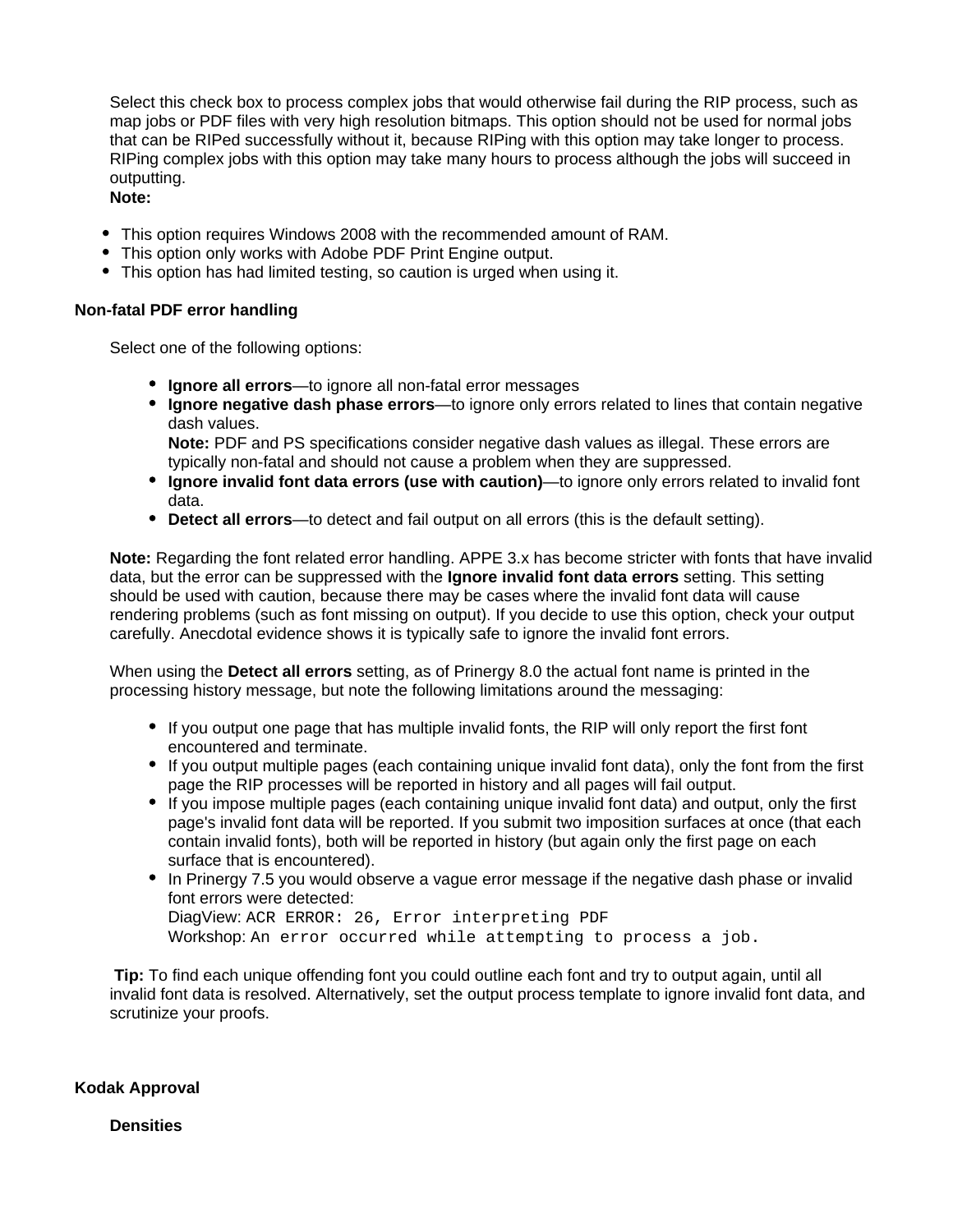Type an integer between -22 and +22. For more information, see your Approval documentation.

## **CT/LW**

## **CT Resolution**

Type a resolution value in dots per inch (dpi) for the continuous tone (CW) files created during refine. **Note:** 304.8 dpi = 12 dpm

#### **LW Resolution**

Type a resolution value in dots per inch (dpi) for the line work (LW) files created during refine. **Note:** 2032.0 dpi = 80 dpm

#### **Border Handling**

Select the resolution at which the borders of overlapping images are rendered.

- **Borders to CT**—renders borders at the resolution specified in the **CT Resolution** box. If two images overlap, the transition from one continuous tone (CT) image to the next may appear jagged.
- **Borders to LW**—renders borders at the resolution specified in the **LW Resolution** box. This improves the resolution of the overlap area, but increases process time and size of the output file.
- **Borders to Smart Edge**—improves the appearance of CT to CT borders and ensures that the number of line work (LW) colors is not increased.

## **Output Kind**

Select the format to which you want to output. You can output: **CT/LW Job Only**, **TIFF/IT Job Only**, or **CT/LW and TIFF/IT Jobs**.

#### **Force Vignette to CT**

Select to convert gradations to the continuous tone (CT) layer. Also, gradations created as Post Script Level 2 are converted to Post Script 3 to obtain high quality gradations when converted to CT data.

Converting to CT results in less banding and better quality images than converting to line work (LW). Converting to CT also adds noise to the resulting CTs, creating a smoother image.

**Note:** If you clear this check box, some vignettes are still converted to CT data (for example, Post Script Level 2 gradations).

## **Force LW Vignette to CT**

Select to convert to the continuous tone (CT) layer, the vignettes (gradations and blends) that AVR (Automatic Vignette Recognition) identifies.

AVR recognizes a vignette as an image with a color difference (C,M,Y, or K) of 6% or less. An output file in which blends are converted to CT is smaller than an output file in which blends are converted to line work (LW).

## **Screen Grabs**

Select the resolution at which you want screen captures to be rendered.

- **Grabs to CT**—renders screen captures at the resolution specified in the **CT Resolution** box.
- **Grabs to LW**—renders screen captures at the resolution specified in the **LW Resolution** box.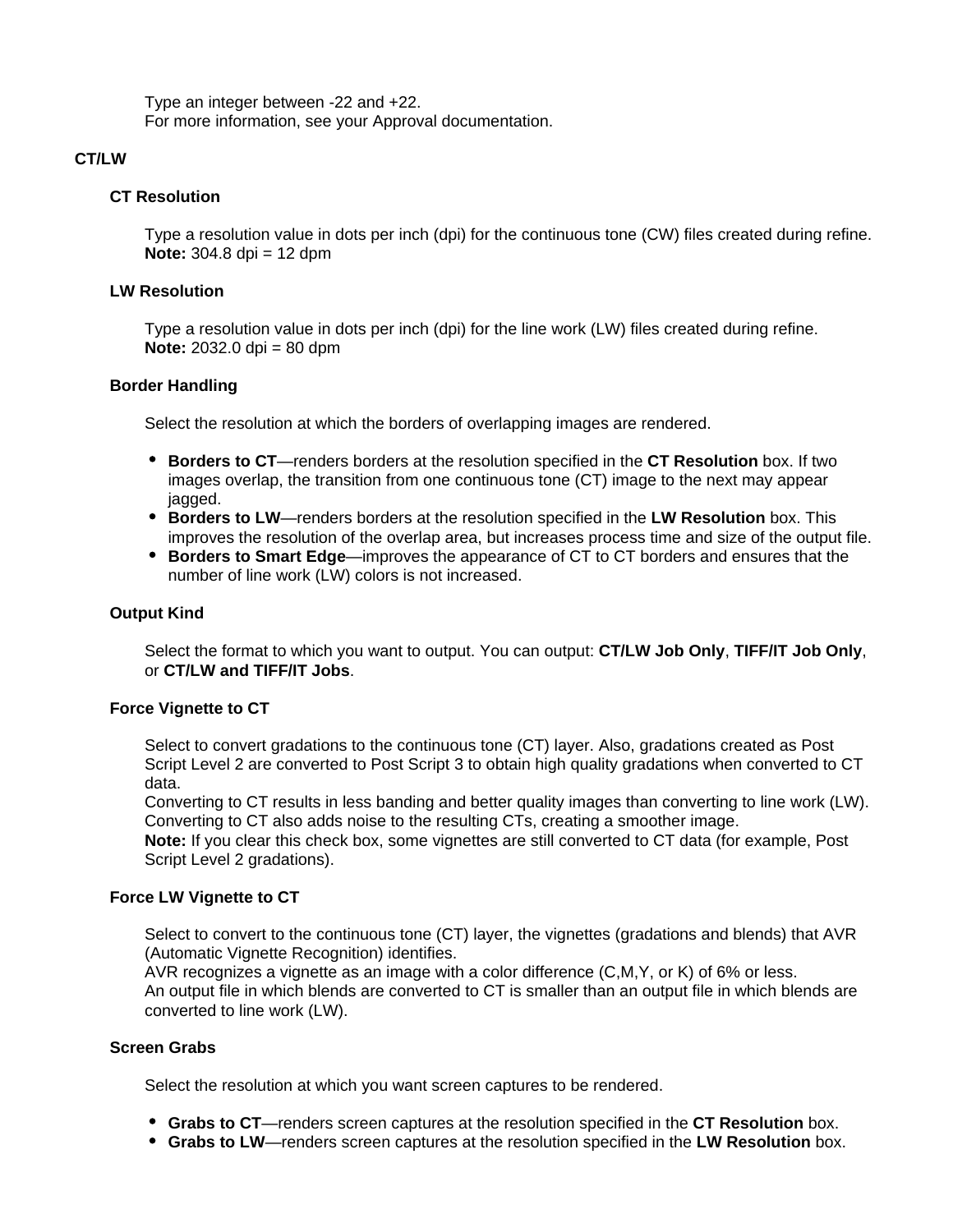# **CT Type**

Select the CT (continuous tone) type you want to output.

- **NativeCT**—renders CT to the Kodak native (Whisper) CT format. This format supports up to 4 separations CMYK, and up to 256 shades/separation. **Note:** A **CT Native** file is given a .ct extension.
- **HandshakeCT**—renders CT to the Kodak CT Handshake format. This format supports up to 4 separations CMYK, and up to 256 shades/separation. **Note:** A **CT Handshake** file is given a .ch extension.
- **NewCT**—renders CT to the Kodak extended CT format which supports spot colors, and up to 32 separations, and up to 256 shades/separation.

**Note:** A **New CT** file is given a .nct extension.

# **LW Type**

Select the LW (line work) type you want to output.

**NativeLW**—renders LW to the Kodak native (Whisper) LW format. This format supports up to 4 separations CMYK, and up to 248 colors.

**Note:** A **Native LW** file is given a . 1w extension.

**HandshakeLW**—renders LW to the Handshake LW format. This format supports up to 4 separations CMYK, and up to 248 colors.

**Note:** A **Handshake LW** file is given a . 1h extension.

**NewLW**—renders LW to the Kodak extended LW format. This format supports up to 32 separations CMYK, and up to 64,000 colors. **Note:** A **New LW** file is given a .nlw extension.

## **Make CT same size as Linework file**

Select this check box to insert 1-pixel DeviceCMYK CT images in the upper-left and lower-right corners of the media box of the PDF pages. The resulting CT layer:

- Is the same size as the LW laver
- Has all DeviceCMYK process colorants

This check box applies only when both:

- **Output To** at the top of the process template is set to **CT/LW (CTLWOutput)**
- **Output Kind** in the CT/LW area of the **Render** section is set to either **TIFF/IT Job Only** or **CT /LW and TIFF/IT Jobs**

# **TIFF/IT Suffix**

# **TIFF/IT FP**

When outputting to TIFF/IT, you can specify the file name ending for the final page (FP) file. Type the file name suffix, which can include characters before the extension. For example, \_FP.tif

## **TIFF/IT CT**

When outputting to TIFF/IT, you can specify the file name ending for the continuous tone (CT) file. Type the file name suffix, which can include characters before the extension. For example, \_CT.tif